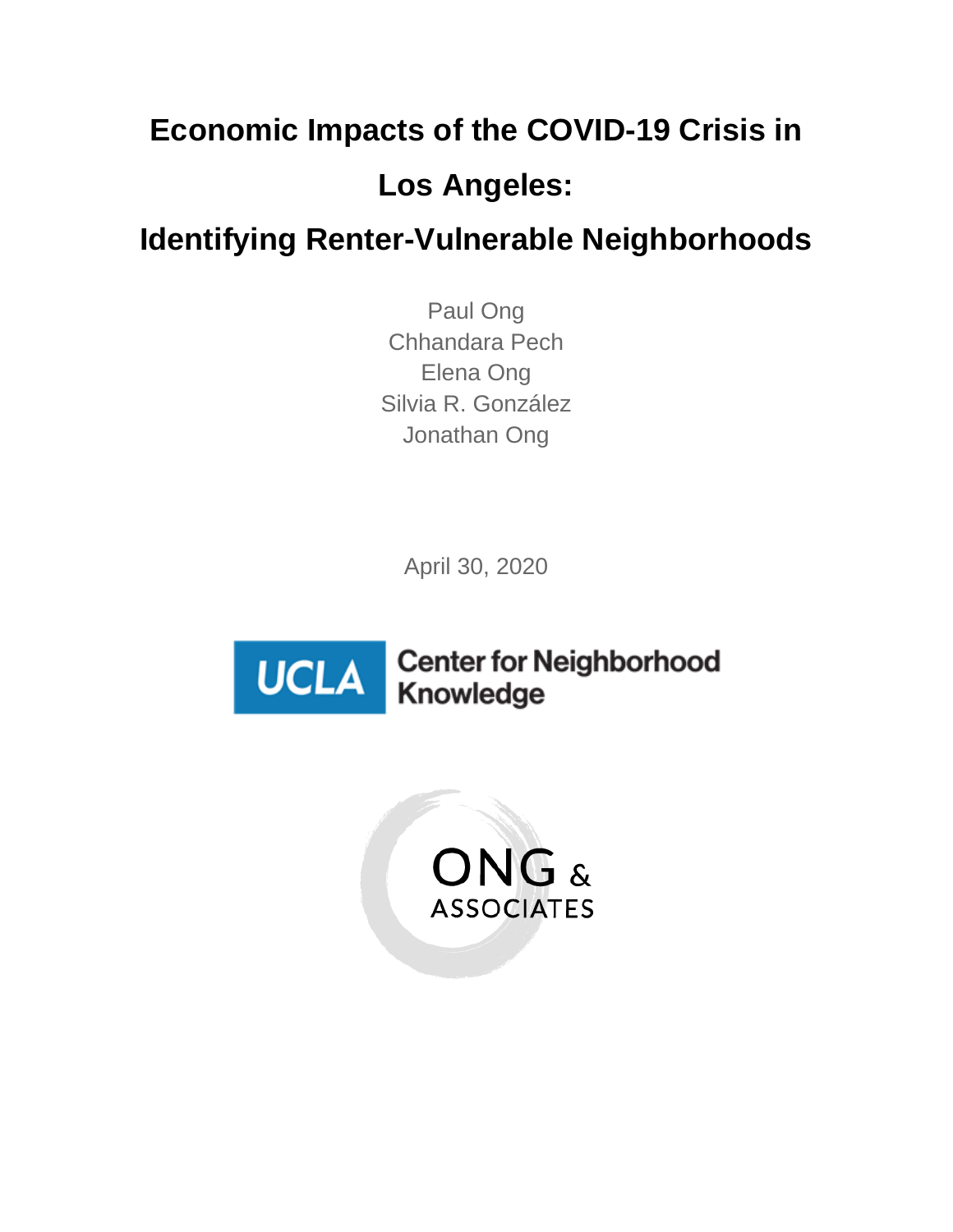#### **Abstract**

Los Angeles County has nearly two-thirds of a million residents living in low-income renter households that are one paycheck away from being unable to cover their monthly housing cost. The workers in these households are at high risk of losing their jobs because of the COVID-19 crisis, placing them and their family in imminent danger of homelessness. Local governments have stepped in by passing ordinances that allow affected renters to defer payments without the risk of eviction during the health emergency. However, there is a daunting problem of effectively implementing the policies because of numerous barriers facing the most vulnerable populations. This study provides information to public agencies and community organizations to help them better identify neighborhoods with a high concentration of vulnerable renters, to understand the neighborhoods' socioeconomic and demographic characteristics, and to design outreach programs that address the specific challenges in each place. Specifically, this study utilizes three dimension to identify vulnerable neighborhoods: (1) those with a disproportionate large number of renters on the edge of financial vulnerability due to high housing cost burden; (2) with a disproportionate large number of workers vulnerable to job displacement due to retail and service-sector closures; and (3) with a disproportionate number of people excluded from the federal Coronavirus Aid, Relief and Economic Security Act, known as the CARES Act. Some of the most vulnerable neighborhoods are concentrated in South and Central Los Angeles, including areas near downtown such as MacArthur Park, Pico-Union, Harvard Heights, Koreatown, Hollywood and East Hollywood, and Boyle Heights. There are pockets of vulnerability in San Fernando Valley (e.g., Van Nuys) and central Long Beach.

The study also finds that many of the most vulnerable neighborhoods face multiple barriers to learning, understanding, and utilizing the new temporary protections. The findings provide information that local officials and community stakeholders can use to target resources in recovery efforts. While effective and quick implementation is critical, it is important to note that the temporary deferral of rent payment will create a new set of threats to renters.

We thank the Howard and Irene Levine Program in Housing and Social Responsibility at the UCLA Ziman Center for Real Estate for partially funding this research. Additional support was provided by the Center for Neighborhood Knowledge, Ong & Associates, and the UCLA Latino Policy and Politics Initiative. The authors alone are responsible for the content.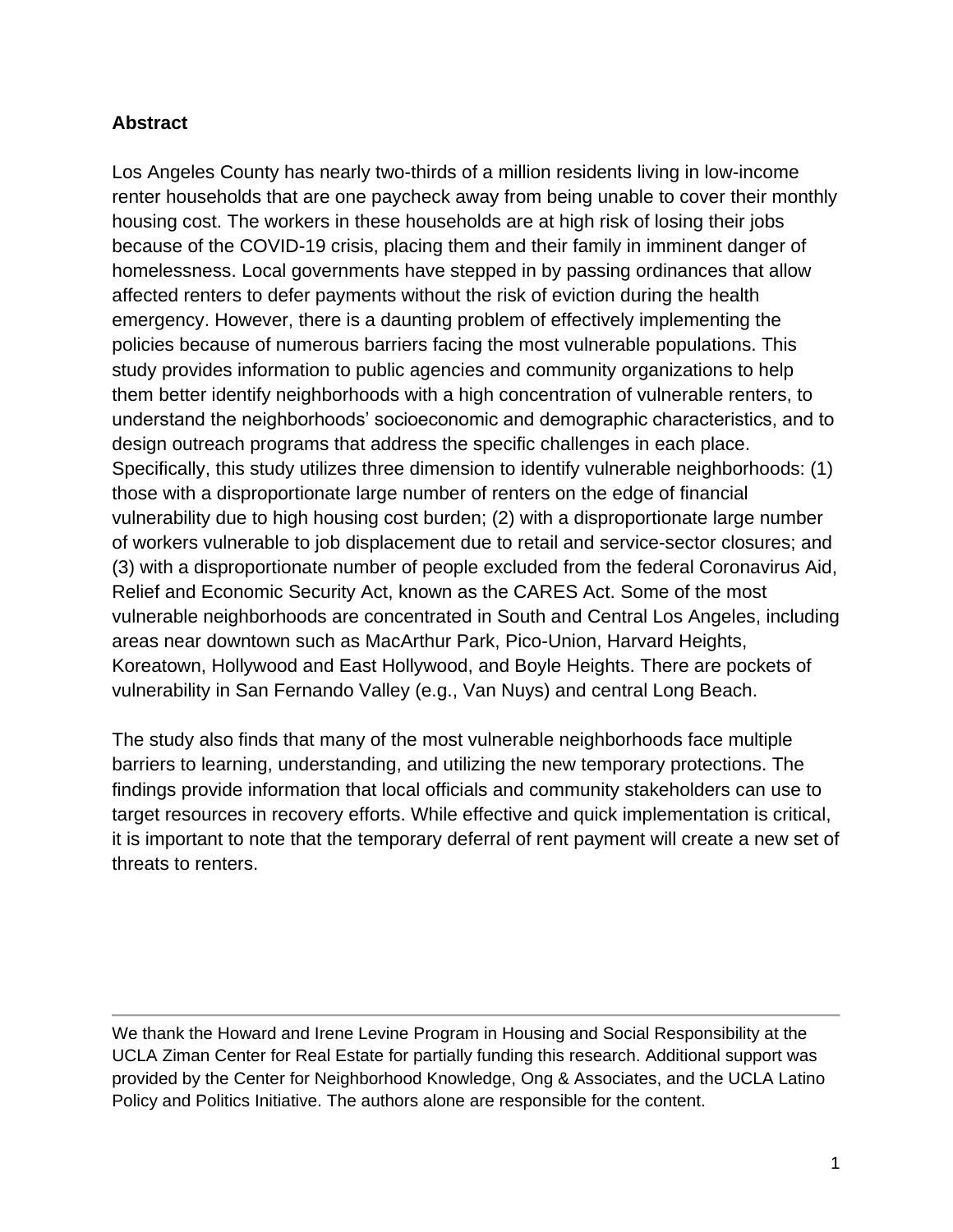## **Introduction**

Los Angeles County, California, like the rest of the nation, is experiencing an unprecedented disruption to its people and economy caused by the spread of COVID-19. The human and health impacts are traumatic. As of April 28, 2020, Los Angeles County reported 22,485 confirmed cases and 1,056 deaths. <sup>1</sup> People's lifestyles have also been upended. To "flatten the curve" and prevent the number of new cases from overwhelming the healthcare system, health experts have strongly advocated for limiting person-to-person interactions by restricting group gatherings, encouraging "social distancing," and ordering people to "shelter in place."<sup>2</sup>

The direct and indirect disruptions are creating enormous financial and personal hardships to workers, families, businesses, and neighborhoods. The magnitude of the economic impacts is evident in the dramatic increase in unemployment. In the weeks between March 15 and April 18, roughly 24.4 million new unemployment insurance (UI) claims were made nationally, with 3.4 million in California (not seasonally adjusted). This flood of claims is several orders of magnitude higher than experienced in previous years, even those during the Great Recession of 2007–2009.

One sign of the magnitude of the impacts of job losses and sheltering in place can be seen in the dramatic shifts in travel, as shown in Figure 1, which tracks the volume of vehicle miles traveled (VMT) in Los Angeles County. The three-quarters drop of VMTs for both weekdays and weekends reflects a decline in job commutes and travel for nonessential activities.



Figure 1. Volume of Vehicle Miles Traveled, Los Angeles County

Source: StreetLight, COVID-19 VMT MONITOR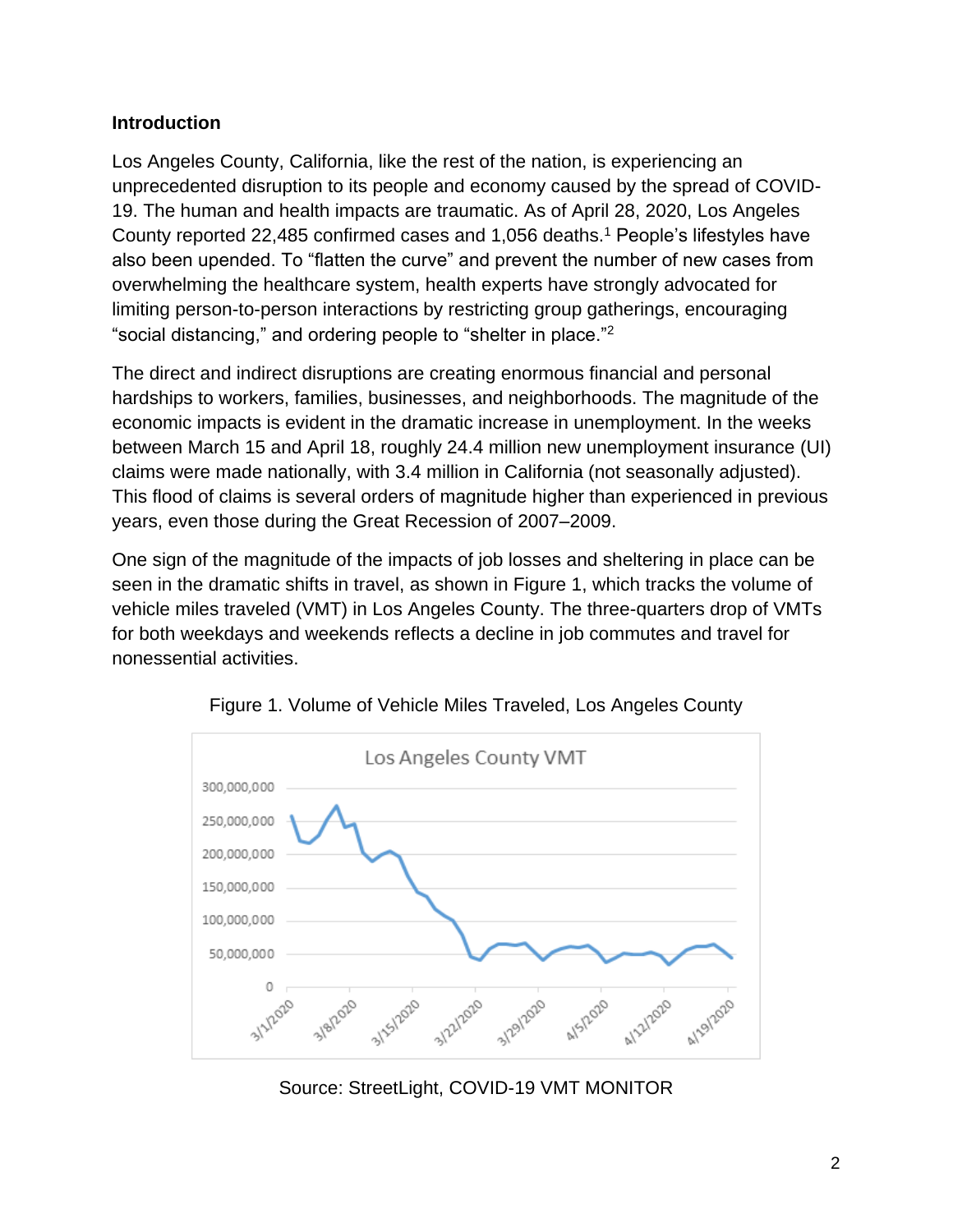A direct consequence of the disruption to employment for many disadvantaged workers is the inability to pay rent. It is hard to gauge the magnitude of this problem in Los Angeles because of a lack of data. What is known is that, at the national level, 31 percent of renters were behind in their rent in early April 2020, up by 13 percentage points compared with a year earlier, April 2019.<sup>3</sup> In California, the problem is as severe, if not more so, because of the high number of displaced workers filing for unemployment-insurance benefits.

While it is too early to know which Angelenos will find it impossible to continue to pay rent during the COVID-19 crisis, we do know something about the ones most at risk. Among those disproportionately likely to fall behind on rent payments are low-income residents with relatively high housing costs. Our analysis of the Public Use Microdata Sample of the 2018 American Community Survey (ACS) finds more than half a million renter households in Los Angeles County with an annual income of less than \$35,000, and less than \$12,000 after paying for housing. Almost all fall below the federal poverty line. A quarter of a million of these households have at least one worker, and house nearly two-thirds of a million people, with one-in-three being a child. The workers are low-wage employees highly concentrated in the economic sectors that have been heavily hit by COVID-19 job losses. The precarious job and housing circumstances makes these working-poor households among the most financially marginalized in L.A. County, and literally a paycheck away from financial disaster. They also face multiple barriers to understanding renter protection laws and to accessing assistance to assert their rights. For example, 7 in 10 are non-English speaking households, two in five households do not have broadband Internet connection, and a quarter of the heads of household have less than a high school education. This group is the one in most need for relief from economic harm generated by COVID-19, but also among the hardest to reach for public agencies and community organizations.

#### **Renter Protection Policies**

In response to the potentially dire financial impacts from COVID-19's economic disruptions, public officials have taken actions to temporarily protect households from being evicted because of an inability to pay rent due to job losses and other burdens. What has emerged is a set of well-intended policies that are diverse in coverage and requirements, and short on details on implementation and enforcement. This is understandable given the compressed timeline to react to the unprecedented events with which most have little or no experience. Despite limitations, inconsistencies, and gaps, the rapidly evolving policies are nonetheless vital to helping renters experiencing financial hardship due to the public health crisis.

The iterative policy development is evident in the following timeline of some major steps taken by different governmental levels.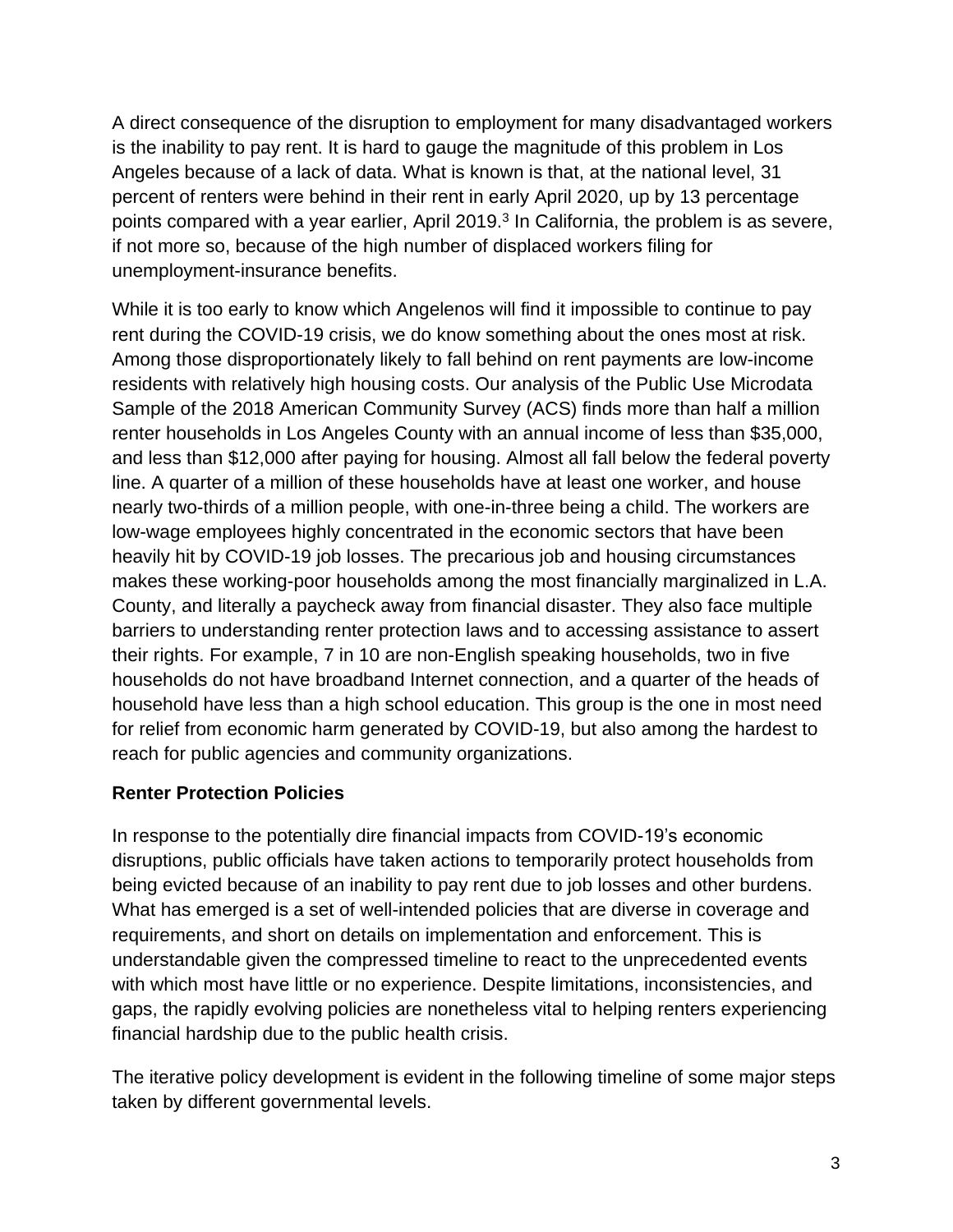#### Eviction Ban Policy Timeline

| 4-Mar  | California Governor Newsom declares State of Emergency                                       |
|--------|----------------------------------------------------------------------------------------------|
| 4-Mar  | City of Los Angeles declares State of Emergency and Adopts Ordinance                         |
|        | 186585                                                                                       |
| 4-Mar  | Los Angeles County implements eviction ban retroactively                                     |
| 11-Mar | World Health Organization declares pandemic                                                  |
| 13-Mar | <b>COVID-19 National Emergency Declaration</b>                                               |
| 16-Mar | California governor authorizes local government to halt evictions                            |
| 24-Mar | City of Los Angeles implements eviction ban and rent freeze                                  |
| 27-Mar | Governor signs N-37-20 to prohibit landlords from evicting tenants for<br>nonpayment of rent |
| 27-Mar | CARES Act signed into law                                                                    |
| 31-Mar | Los Angeles County implements eviction ban                                                   |
| 6-Apr  | <b>California Judicial Court Suspends Evictions</b>                                          |

At the state level, executive action started March 4, 2020, when Governor Newson declared a State of Emergency. On March 16, the governor announced Executive Order N-28-20, new statewide protections for COVID-19 renter evictions.<sup>4</sup> The order does not relieve a tenant from the obligation to pay rent or restrict the landlord's ability to recover rent that is due. The order also requests banks and other financial institutions to halt foreclosures and related evictions during this period. On March 27, Governor Newsom issued an eviction "moratorium" – Executive Order N-37-20, which bans the enforcement of eviction orders for renters affected by COVID-19.<sup>5</sup> All of these executive actions are in place through May 31, 2020.

Also, at the state level, the California Judicial Council on April 6 issued a rule further restricting evictions: unless necessary to protect the public's health and safety, an eviction case (residential or commercial) cannot proceed either during Governor Newsom's state of emergency or 90 days after the emergency ends.<sup>6</sup> It does not matter if the eviction is COVID related. Courts cannot issue a summons or enter a judgment against a tenant who does not respond to a summons. Court trials in pending cases are delayed for at least 60 days. In short, it puts a "temporary freeze" on moving evictions forward, but it does not prevent landlords from filing new eviction cases with the court.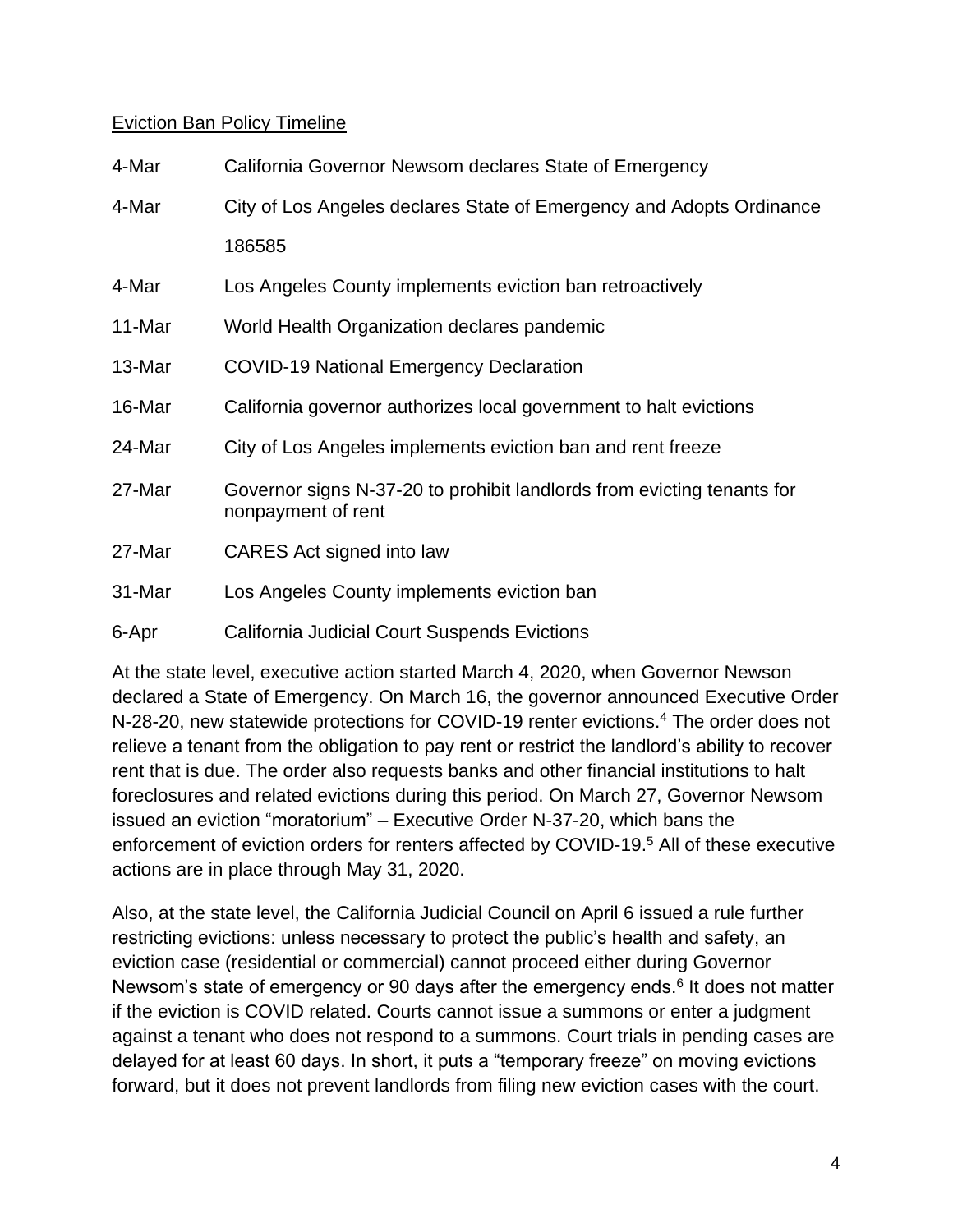Since the state's initial action, many cities have instituted eviction "moratoriums" and rent increase "freezes." We have identified at least three dozen in Los Angeles County,<sup>7</sup> and the two most important jurisdictions by coverage size are the City of Los Angeles and the unincorporated areas governed by the county. On March 19, the Los Angeles County Board of Supervisors issued a temporary moratorium on evictions for nonpayment of rent by residential and commercial tenants impacted by COVID-19.<sup>8</sup> A subsequent executive order expands the eviction moratorium and a rent freeze.<sup>9</sup> In the City of Los Angeles, the City Council passed Ordinance 186585, which temporarily prohibits evictions of residential tenants for financial or health reasons.<sup>10</sup> The ordinance further suspends withdrawals of occupied residential units from the rental market under the Ellis Act.

Nationally, the federal government came late to the policy table, and offered a narrowly defined coverage. The March 27, 2020 Coronavirus Aid, Relief, and Economic Security (CARES) Act placed a temporary moratorium on eviction for rental properties that receive federal assistance or financing.<sup>11</sup> This includes public housing, Housing Choice Vouchers, Section 8 Project-Based Rental Assistance, and the Low-Income Housing Tax Credit projects. The CARES Act prohibits landlords of these units from initiating eviction proceedings or charging "fees, penalties, or other charges" for the nonpayment of rent. (It is unclear, however, if late fees and interest will be charged after the grace period ends.)

These residential renter protection policies have continued to evolve. There are some groups that are pressing for easing some of the restrictions, while other groups are fighting for more strict protections. For example, on April 13, the California Apartment Association urged the California Judicial Council to revisit its decision to suspend virtually all evictions in the state, saying that the councils move creates an uneven playing field that will protect banks and tenants but leave rental property owners vulnerable well after the COVID crisis ends.<sup>12</sup> Another sign of the contested and heated political debate about how much protection should be enacted was evident April 22, when the Los Angeles City Council defeated a proposed stricter ban on evictions by a vote of 7 to 6, a prohibition that would have prevented eviction "except to protect the health and safety of other occupants of the property" during the coronavirus crisis.<sup>13</sup>

Reviewing and assessing the numerous policies reveals four important variations. The first is when the eviction protection starts and ends. The preceding timeline and discussion already documents the numerous start dates among the various governmental units. For example, most start on March 4, and end on May 31 (e.g., governor's executive orders, Los Angeles County), while others have a fixed duration (e.g., CARES Act eviction moratorium offers protection for 120 days from the March 27, 2020 enactment date, or pegs it to the lifting of the relevant emergency order; California Judicial Council, 90 days after the lifting of the emergency).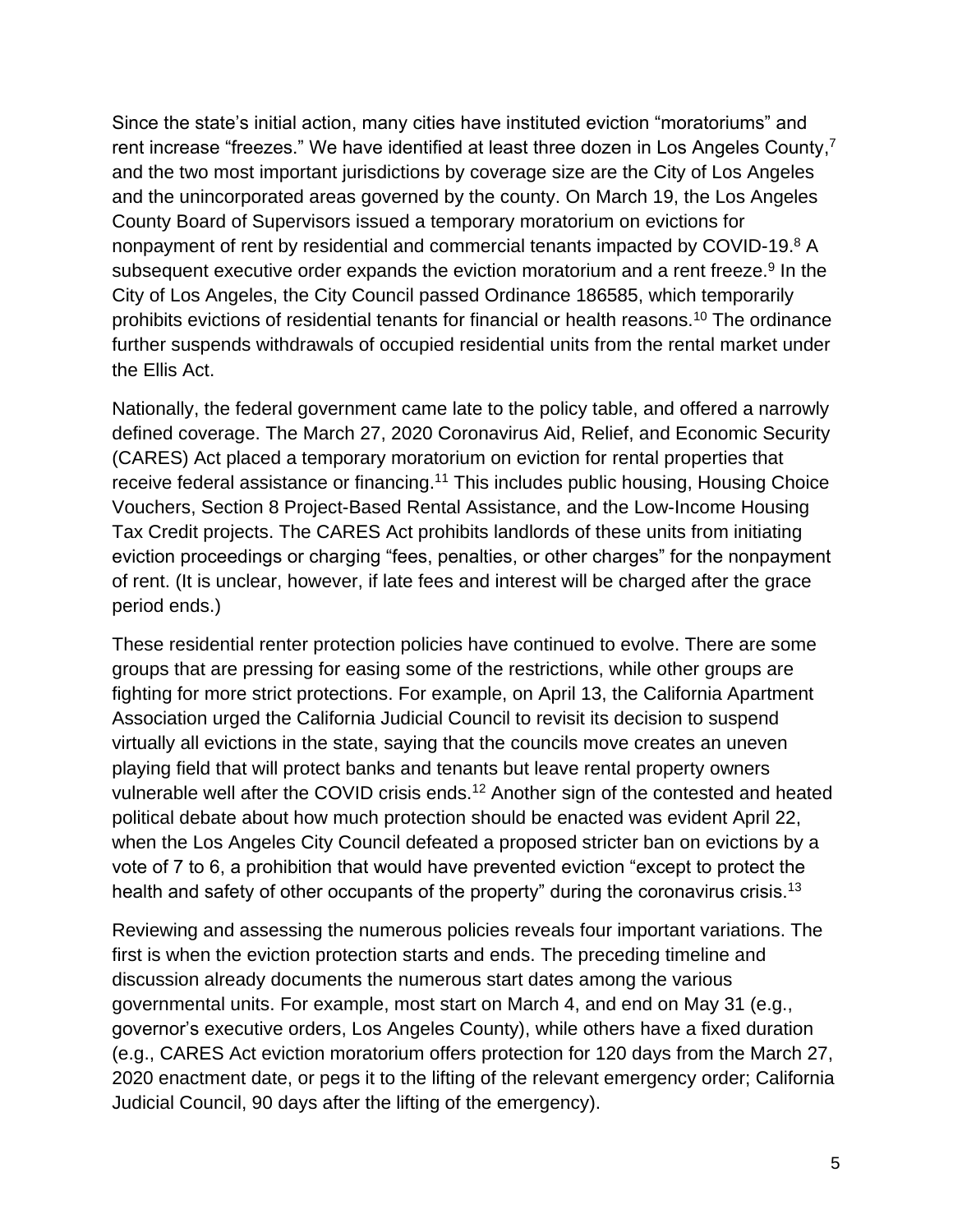The second variation is in terms of who is eligible for eviction protection. All link eligibility to a person in need of safe and stable shelter because of medical reasons: s/he has COVID-19 or is caring for a family member with COVID-19. All also link eligibility to economic reasons: the loss of job, income, or hours because of stay-athome policies and COVID-19's economic impact. In contrast, others allow persons with extraordinary out-of-pocket medical expenses or child care needs arising from school closures (LA County and city of LA).

The third variation is the repayment schedule for overdue rent. Rents are not forgiven (though a discount could be negotiated with a landlord). Instead, rents will be deferred in most cases, for 6 months after the emergency is over (CA and LA County) and 12 months after the emergency is over (in the case of LA City). Fees and interest will not be allowed as a part of the rental debt.

The fourth is variations in enforcement. By and large, the policies do not specify details related to enforcement, and it is up to the agencies to develop procedures and protocol. Neither the recent Judicial Council's emergency eviction role nor the governor's order stops landlords from filing eviction cases, but during the ongoing state of emergency and for 90 days after it is lifted the Judicial Council rule prevents new eviction cases from proceeding, except where a court determines that eviction is necessary to protect public health and safety. Specifically, the Judicial Council's rule prevents courts from issuing a summons, which is a document that landlords need to serve on tenants to start the clock on the tenant's time to respond. In addition, eviction trials in existing cases will be delayed for at least 60 days. Under the governor's executive order, until May 31, 2020, qualifying tenants who retain documentation to prove their inability to pay rent and timely notify their landlords that they cannot do so are protected against lockout by the sheriff. This is not explicit in the policies or executive orders.

Along with the confusing and complex variation in policies across local jurisdictions, there are at least three major challenges in implementing the temporary renter protections. The first is the difficulty of informing the public in a timely fashion, especially to those who are limited or non-English speakers. <sup>14</sup> Many are without internet access to look up the many notices and forms that public agencies have posted on their websites. Many jurisdictions depend on mass and social media to disseminate information. While this is useful, this strategy is less effective for many marginalized populations and neighborhoods that have irregular digital access to these media and social networks.<sup>15</sup> This compounds the second challenge, which is a narrow window of opportunity within which an affected renter must notify the landlord of that they are unable to pay all or a part of April's rent. In some cities, that period is as short as seven days after the due date. Without knowing that they have new protections, many renters inadvertently paid the full month's rent out of their limited and stretched financial resources, and did not avail themselves of a rent deferral or negotiable discount.<sup>16</sup> Finally, there is a problem of gathering and saving the required documents to prove that the COVID-19 crisis is the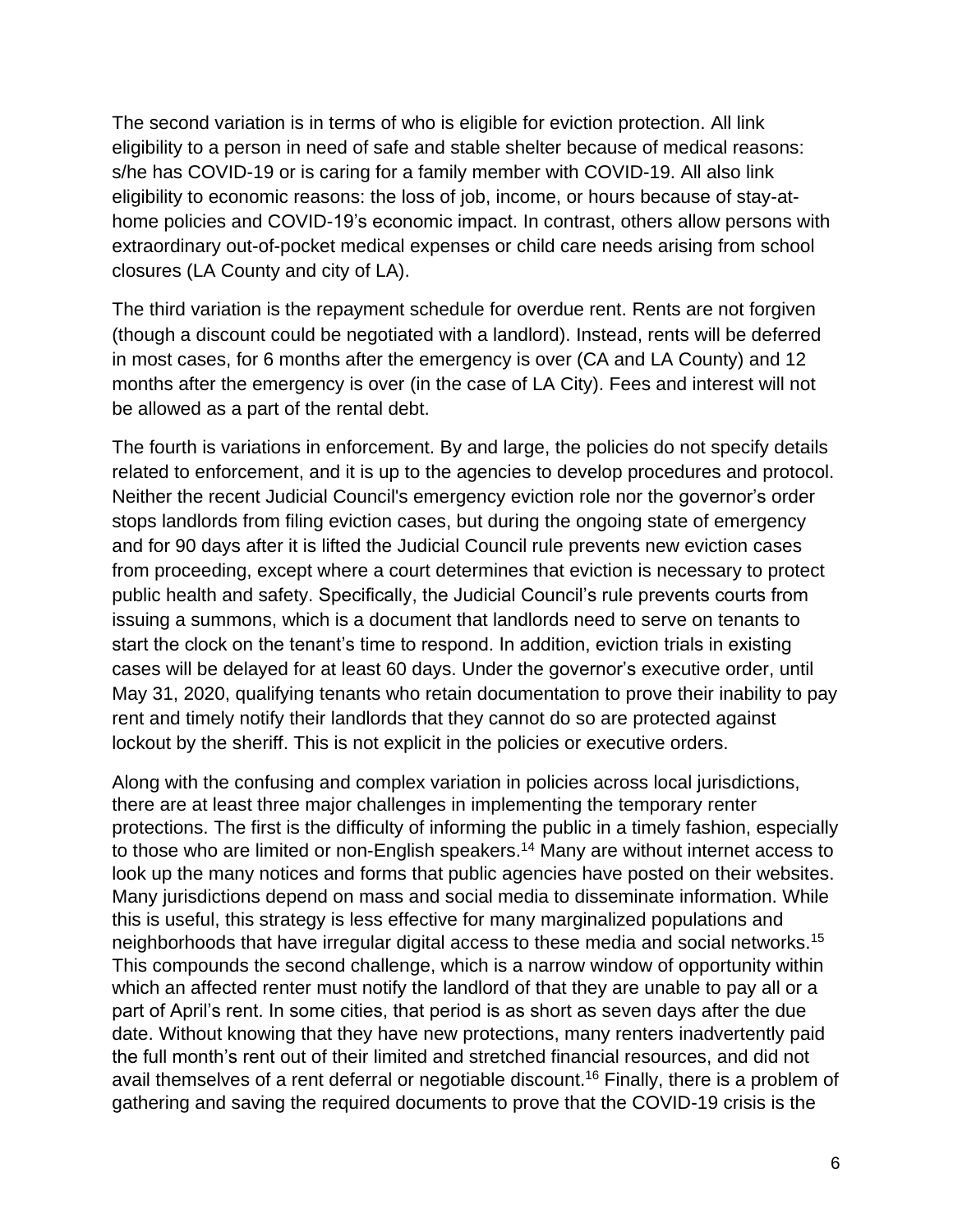reason why they cannot pay rent. Some cities have been able to create check-off lists or forms, and have even translated them into other languages, but there is still the challenge of effectively communicating and disseminating that information to the most vulnerable groups. Even in the best of time, reaching the hard to reach is daunting. During the COVID-19 crisis, the barriers are even more severe.<sup>17</sup>

While the temporary policies are potentially useful tools to protect vulnerable renters, it is also clear that implementation and enforcement can be challenging during these chaotic times. Much of the burden is placed on the renters in terms of meeting deadlines, keeping records, and understanding the particularities of the rules in their jurisdiction. There are numerous barriers facing affected households to accessing, deciphering, and utilizing the new temporary protections, such as limited English proficiency, limited access to the Internet, and limited legal knowledge to interpret and comprehend the policies. There has also been extremely limited outreach to tenants to even make them aware of the fact that protections exist, let alone what they are. Additionally, there are also challenges facing the community organizations and advocacy groups that normally provide legal and other services to the impacted renters. Their resources are already stretched. It is critically important now to better allocate scarce resources efficiently as demand or need for assistance will increase dramatically.<sup>18</sup>

# **Data and Methodology**

To assist public agencies and community organizations in implementing the temporary renter protection policies, we have developed a renter vulnerability index (RVI) for each neighborhood. This index identifies the places with a disproportionate concentration of renters "one paycheck away from financial disaster," and the subsequent analysis provides neighborhood profiles related to potential outreach barriers and challenges. Both types of information can be used to better target scarce resources to educate the most vulnerable renters about the new protections and to assist them to avail themselves of the temporary relief.

This study utilizes three dimensions to identify vulnerable neighborhoods: those (1) with a disproportionate large number of renters on the edge of financial vulnerability due to high housing cost burden; (2) with a disproportionate large number of workers vulnerable to job displacement due to retail and service-sector closures; and (3) with a disproportionate number of people excluded from the federal CARES Act.

The basic geographic unit of analysis in this report is census tracts, which serves as a reasonable proxy for neighborhoods. We use these terms interchangeably in this report. The Bureau of the Census defines *census tracts* as "a relatively homogenous area with respect to population characteristics, economic status and living conditions." The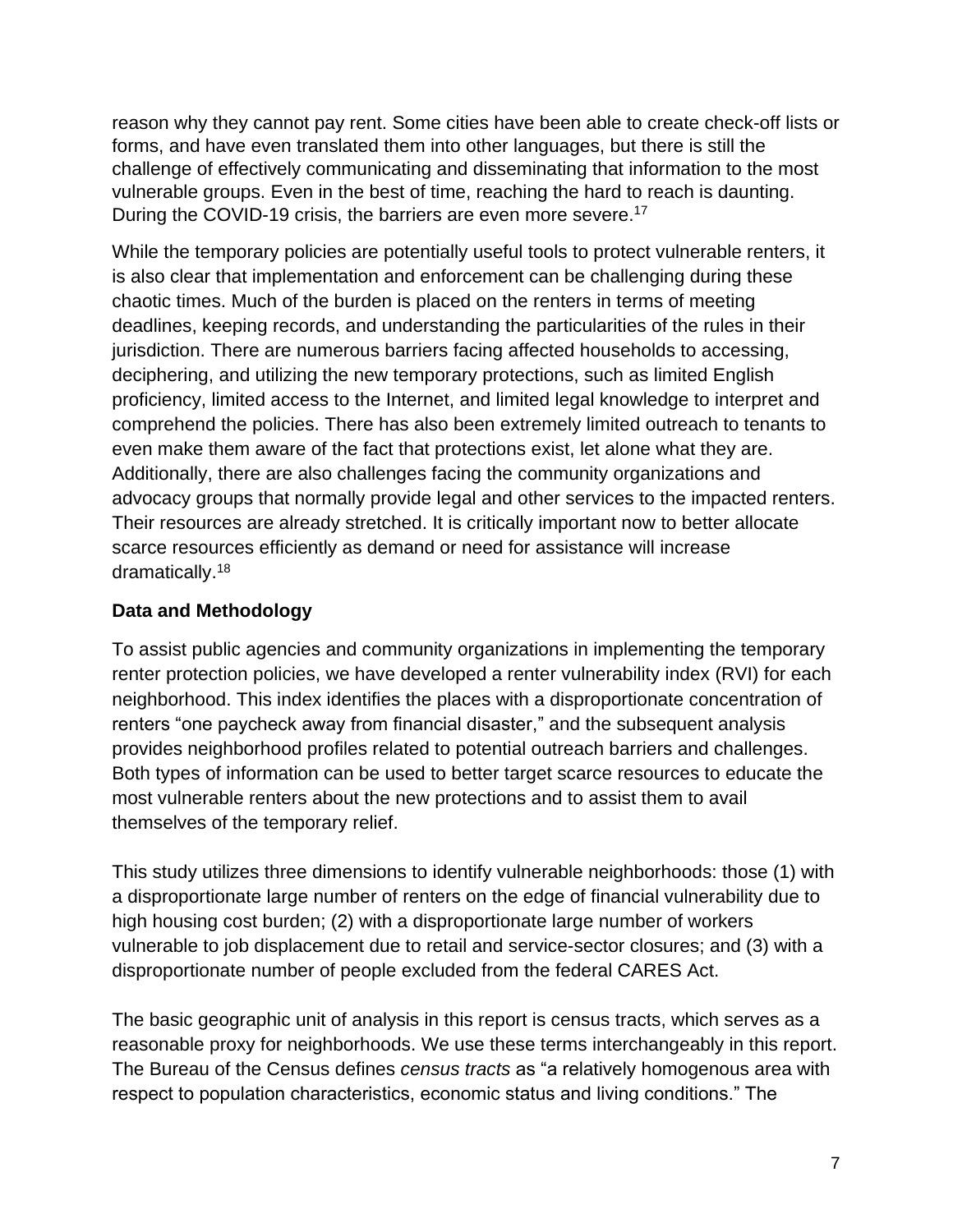average population of a census tract is 4,000 people (ranging from 2,500 to 8,000) and approximately 1,500 housing units.

We operationalize the three dimensions of renter vulnerability as follows. Renters on the edge of financial vulnerability are defined as households that pay more than half of their income on rent, particularly low-income renters. (Housing and Urban Development defines renters paying more than half of their income toward housing costs as "severely burdened.") Exposure to job displacement is defined by two separate variables: pre-COVID-19 unemployment probability and working in industrial-occupational sectors that have experienced the greatest job losses because of sheltering in place. The final dimension includes estimates of those being left because they are not eligible for CARES Act individual rebates, and enhanced unemployment benefits.

The first dimension uses data from the 2014–2018 5-year ACS, which are the most recently available census tract level estimates. Specifically, we use two measures. The first is the overall proportion of renters who pay more than 50% of their income on housing, and the second is the proportion of low-income renters who have too little income left after paying their housing costs. For the latter, we estimate the number and proportion of renter households that have less than \$12,000 annually after paying for housing costs (e.g., rent, utilities).<sup>19</sup>

The second dimension also uses the 2014–18 ACS. The reported unemployment rate is defined as the number unemployed divided by the civilian labor force. The second is defined as those in the economic sectors most impacted by COVID-19, and include sales workers in retailing, service workers in hospitality, and workers in personal care and service occupations.

The third dimension (exclusion from economic-relief programs) uses two estimates. For exclusion from enhanced unemployment benefits, we start by estimating the UI coverage rate. The rate is defined as the number of private-sector workers in the UI program divided by the number of workers in the private for-profit and nonprofit sectors. Estimates of those in the UI program are based on data from Longitudinal Employer– Household Dynamics (LEHD) for 2013–17 (the five most recent years available), and the estimated labor force comes from the corresponding 2013–17 ACS. The non-UI coverage rate (which may indicate higher vulnerability) is the complement of the UI coverage rate (100% minus the percent with UI coverage).

For the measure on exclusion from the CARES Act individual rebate, we use data from Ong et al.  $(2020)^{20}$  to estimate the proportion of the population who are least likely to receive a CARES Act individual rebate. The measure is of the residual population after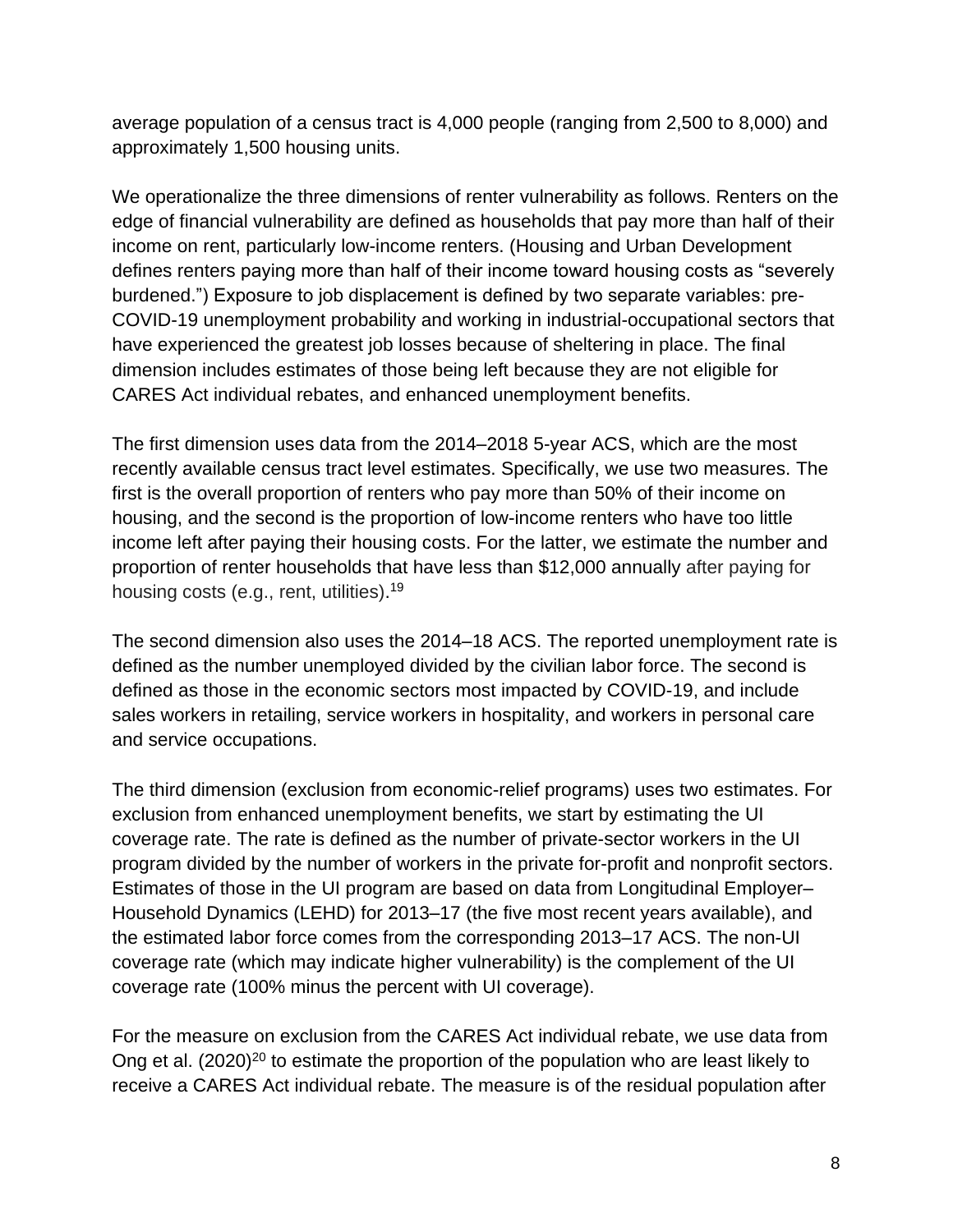deducting those readily eligible to automatically receive a rebate, citizens and legal immigrants who are in the Internal Revenue Services (IRS) and Social Security Administration data systems. This information is reported at the ZCTA-level (zip-code tabulation area, as defined by the U.S. Census Bureau) for all of Los Angeles County ZCTAs and estimated using a combination of 2017 IRS Statement of Income data and the 2013–2017 5-year ACS. We employ a household weighted approach to apply the ZCTA–level information on the proportion of individuals least likely to receive a CARES Act rebate to the census tracts.<sup>21</sup>

To generate the RVI, we first transform the six components. The individual components tend to be nonlinear and skewed, and have different coefficients of variance (a measure of the spread in value across tracts); therefore, we transform each variable into ordinal ranking. Each component has the same weight, and the six rankings are summed up to produce an overall score. For analytical purposes, Los Angeles neighborhoods or census tracts are assigned into five hierarchical groups based on each neighborhood's RVI. The ranking ranges from neighborhoods with the lowest renter vulnerability to neighborhoods with the highest vulnerability. Each group or quintile includes roughly 20 percent of all census tracts included in the analysis (1,500 census tracts).

This analysis only includes census tracts with at least 500 renters to improve statistical precision (ACS has sampling variance because it covers only about one-eighth of the population). The tracts with less than 500 renters tend to have fewer people of color and are more affluent, thus not as vulnerable to economic disruptions. Table 1 summarizes some key neighborhood characteristics of these tracts compared to the tracts that are included in the analysis. The excluded tracts account for 36% of all census tracts in the county, but only 13% of all renters as indicated in Figure 2, which also shows the proportion of renters in each neighborhood vulnerability type.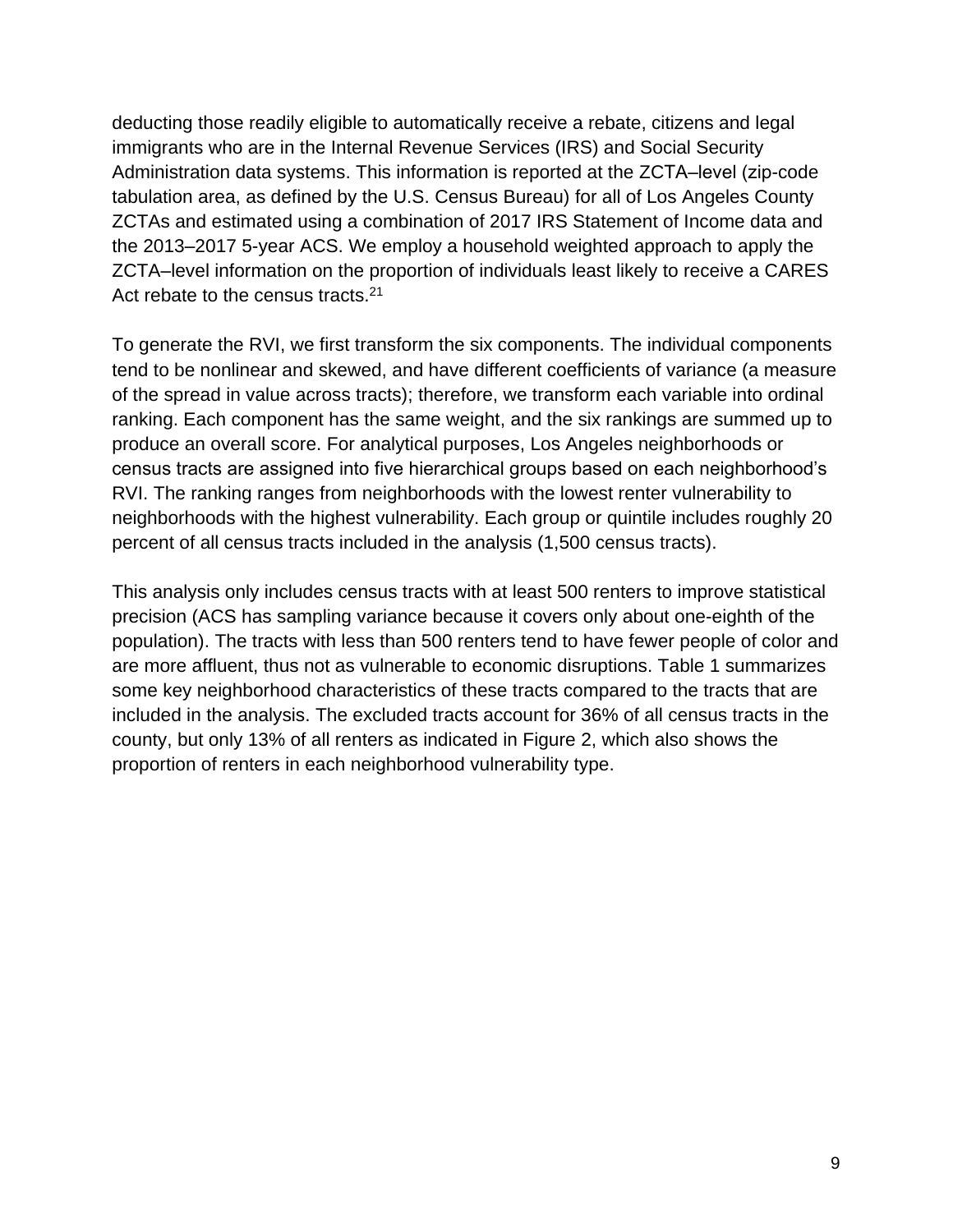# **Table 1. Key Neighborhood Characteristics of Included and Excluded Neighborhoods in Analysis**

|                                                     | <b>Included</b><br><b>Neighborhoods</b> | <b>Excluded</b><br><b>Neighborhoods</b> |
|-----------------------------------------------------|-----------------------------------------|-----------------------------------------|
| % White                                             | 24%                                     | 32%                                     |
| % Black                                             | 9%                                      | 6%                                      |
| % Latinx                                            | 51%                                     | 43%                                     |
| % Asian                                             | 13%                                     | 16%                                     |
| Rented units as % of all<br>occupied units in tract | 67%                                     | 28%                                     |
| Median household income                             | 57,774                                  | 91,819                                  |
| % Renter households with less than \$35K            | 41%                                     | 30%                                     |
| Number of tracts                                    | 1,501                                   | 845                                     |

Note: Whites, blacks, and Asians are non-Latinx (non-Hispanic), and Latinx could be of any race. The reported values in the table represent the average (mean) of each characteristic for the census tracts reported in each column.

Source: Neighborhood characteristics information is derived from 2014–18 5-year ACS.

# **Figure 2. Distribution of Renters by Neighborhood Renter Vulnerability Index**

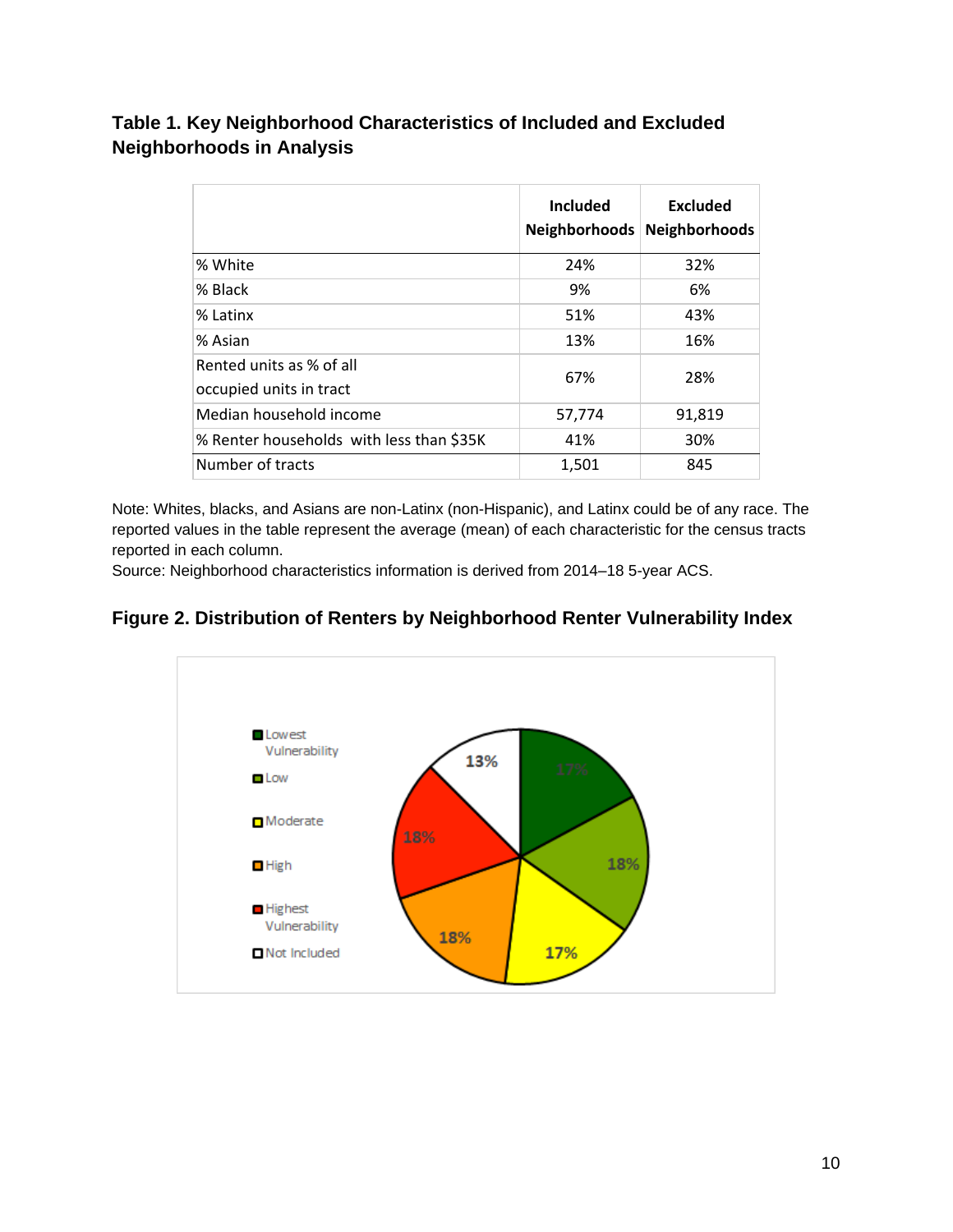## **Results and Findings**

Map 1 displays neighborhoods in Los Angeles by their RVI and Map 2 zooms into the core urban area of the county. The orange areas represent neighborhoods that are vulnerable, with darker shades denoting the greatest vulnerability. The green areas represent neighborhoods that are less vulnerable, with the darker shade denoting the lowest vulnerability.

Some of the most vulnerable neighborhoods are concentrated in South and Central Los Angeles, including areas near downtown such as MacArthur Park, Pico-Union, Harvard Heights, Koreatown, Hollywood and East Hollywood, and Boyle Heights. There are pockets of vulnerability in San Fernando Valley (e.g., Van Nuys), Antelope Valley, and central Long Beach.



**Map 1. Los Angeles County Neighborhoods by Renter Vulnerability Index**

Note: Only census tracts with at least 500 renter households are displayed.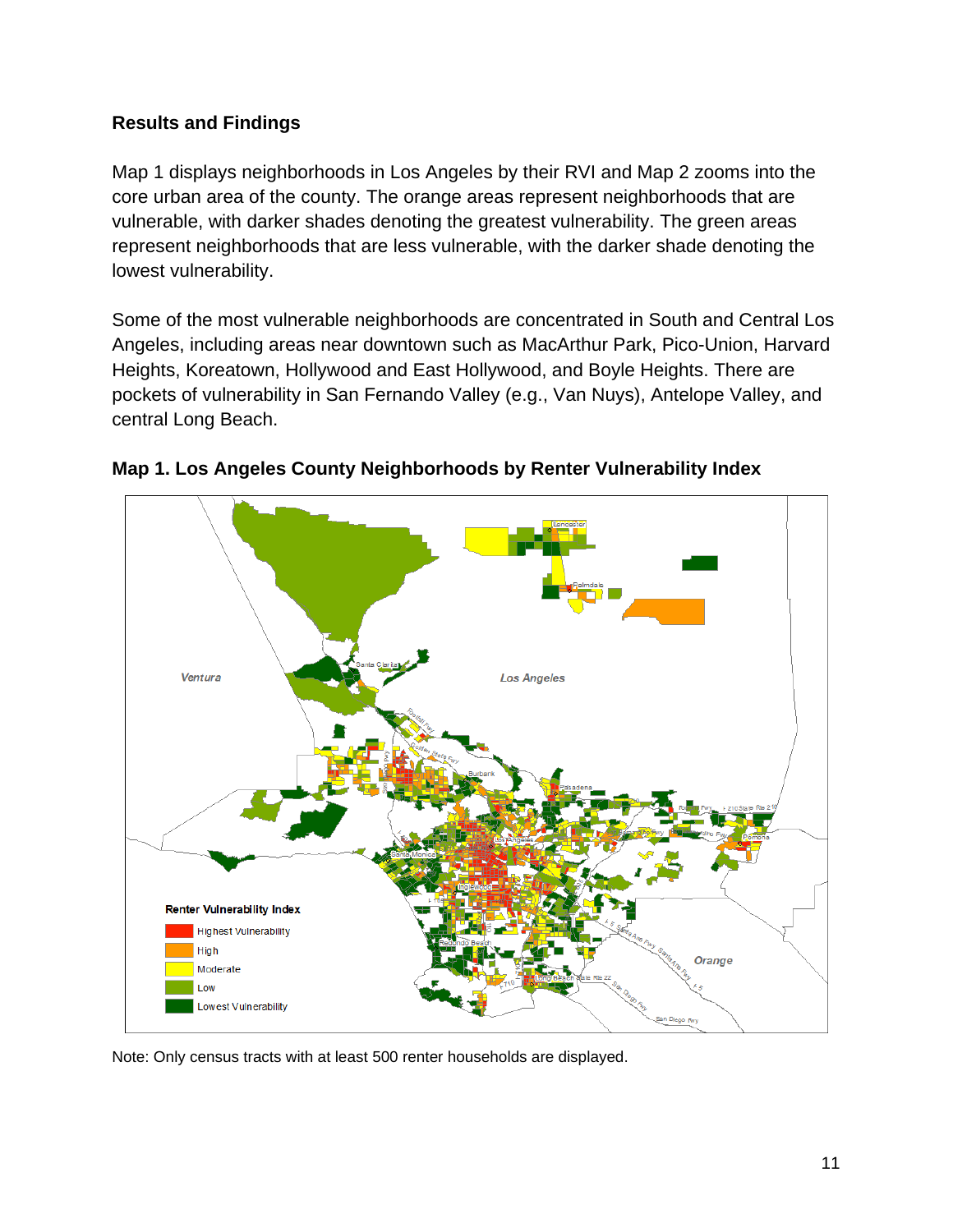

**Map 2. Urban Los Angeles Neighborhoods by Renter Vulnerability Index**

Note: Only census tracts with at least 500 renter households are displayed.

We further examine the characteristics of each of the five neighborhood types. Specifically, we examine the demographic, socioeconomic status, and housing characteristics of each. Table 2 reports the neighborhood's averages (mean) of the six variables used to generate the RVI. As expected, more vulnerable neighborhoods have a larger share of renters that are severely burdened by housing costs and have less disposable income after paying for housing related expenses. Further, these vulnerable neighborhoods have higher rates of unemployment and workers at risk of job displacement due to closures in sectors impacted by COVID-19. Moreover, the most vulnerable neighborhoods are the least likely to have workers that are covered by UI and far more individuals least likely to receive a CARES Act individual rebate from the federal government.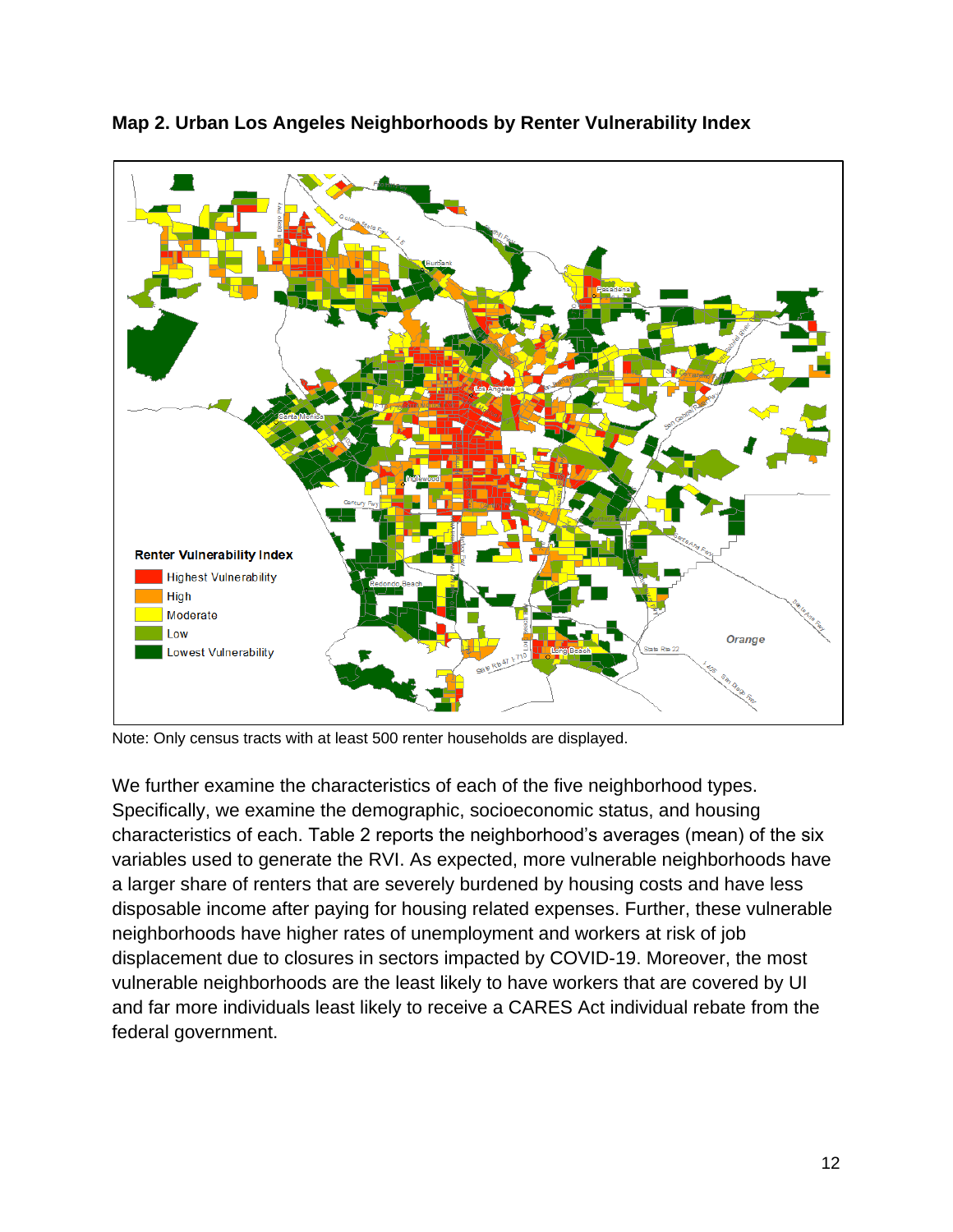|                                                               | Lowest<br>Vulnerability | Low | <b>Moderate</b> | High | <b>Highest</b><br>Vulnerability |
|---------------------------------------------------------------|-------------------------|-----|-----------------|------|---------------------------------|
| % Renters spending 50% or more of income<br>on housing        | 21%                     | 27% | 31%             | 34%  | 38%                             |
| % Renters with less than \$12K annually<br>after housing cost | 20%                     | 28% | 33%             | 38%  | 43%                             |
| % Unemployed rate pre-COVID-19                                | 5%                      | 6%  | 7%              | 8%   | 10%                             |
| % At-risk workers from COVID-19 job<br>displacement           | 13%                     | 15% | 18%             | 19%  | 21%                             |
| % No unemployment insurance coverage                          | 10%                     | 14% | 17%             | 19%  | 27%                             |
| % Excluded from CARES Act individual rebate                   | 12%                     | 16% | 18%             | 21%  | 27%                             |
| Renter Vulnerability Index                                    | 224                     | 355 | 455             | 541  | 658                             |
|                                                               |                         |     |                 |      |                                 |
| Number of census tracts                                       | 300                     | 300 | 299             | 297  | 304                             |

# **Table 2. Components of Renter Vulnerability Index**

Note: Higher RVI value = higher vulnerability. The reported values in the table represents the average (mean) of all the census tracts in each neighborhood type.

Source: Neighborhood characteristics information is derived from 2014–18 5-year ACS.

As indicated in Table 3, the most vulnerable neighborhoods have more Latinx renters and fewer white renters; conversely the least vulnerable neighborhoods have more white renters and fewer Latinx. Twice as many black Angelenos reside in highvulnerability neighborhoods than in low-vulnerability areas. Moreover, immigrants are more relatively concentrated in higher-vulnerability neighborhoods. Higher-vulnerability neighborhoods are lower income, with a higher share of renters with a household income of less than \$35,000 and fewer households with financial assets (e.g. interest, dividends, or net rental income) that could potentially help offset some of the economic burden. In terms of educational attainment, many of the renter households in the most vulnerable neighborhoods have less than a high school education, whereas many of the renters residing in the least vulnerable neighborhoods have a college degree.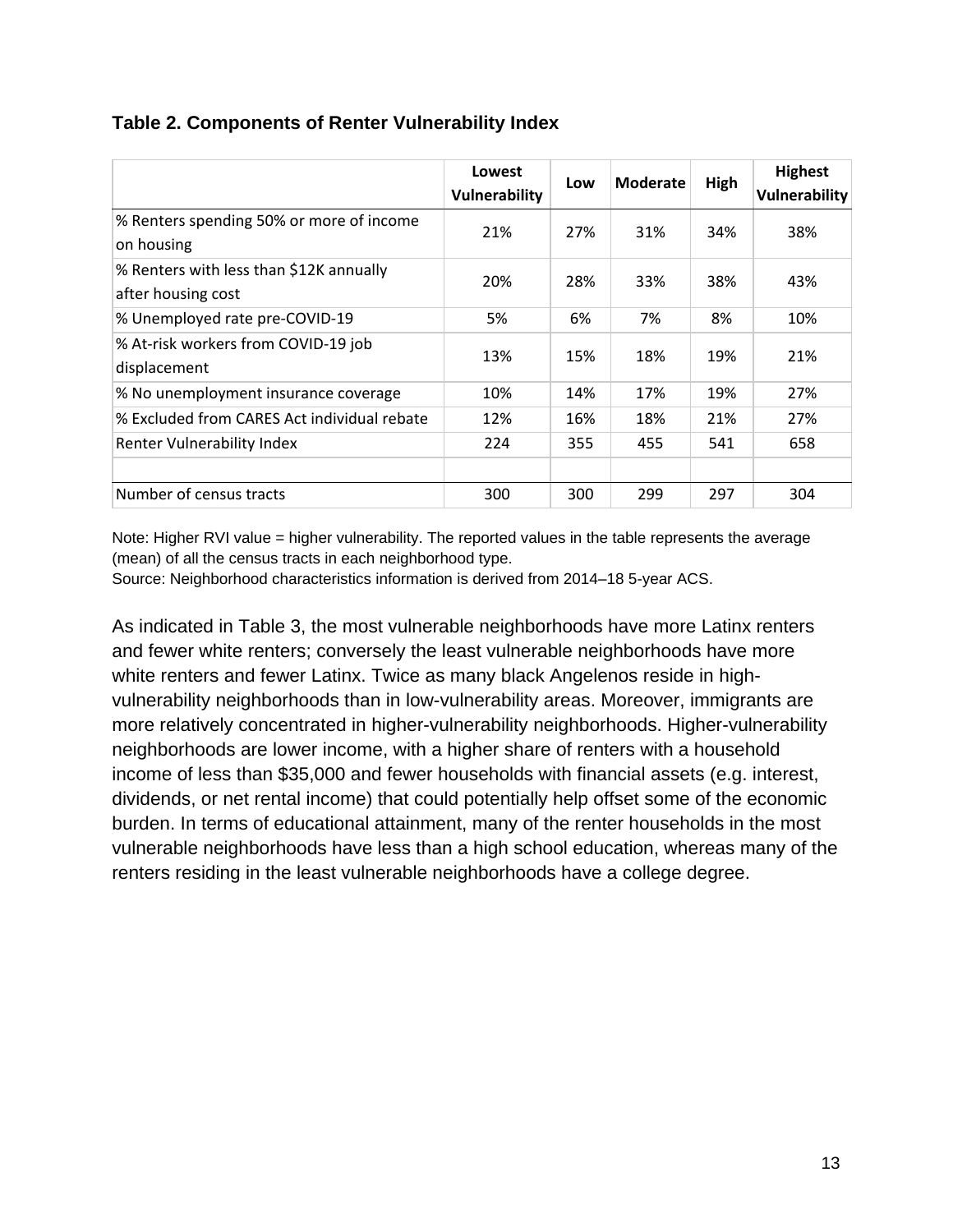|                                                | Lowest<br>Vulnerability | Low | Moderate | High | <b>Highest</b><br>Vulnerability |
|------------------------------------------------|-------------------------|-----|----------|------|---------------------------------|
| % White renters                                | 45%                     | 33% | 23%      | 18%  | 12%                             |
| % Asian renters                                | 14%                     | 14% | 12%      | 11%  | 10%                             |
| % Black renters                                | 8%                      | 11% | 12%      | 15%  | 15%                             |
| % Latinx renters                               | 29%                     | 39% | 51%      | 54%  | 61%                             |
| % Immigrants                                   | 27%                     | 33% | 37%      | 41%  | 45%                             |
| % Renters with less than \$35K                 | 25%                     | 34% | 41%      | 47%  | 55%                             |
| % Households with assets                       | 25%                     | 17% | 12%      | 8%   | 6%                              |
| % Renters with less than high school education | 9%                      | 17% | 26%      | 32%  | 39%                             |
| % Renters with college education               | 44%                     | 33% | 24%      | 19%  | 16%                             |
| Number of census tracts                        | 300                     | 300 | 299      | 297  | 304                             |

# **Table 3. Neighborhood Demographic and Socioeconomic Characteristics by Renter Vulnerability Index**

Note: The reported values in the table represents the average (mean) of all the census tracts in each neighborhood type. Source: Neighborhood characteristics are derived from 2014-18 5-year ACS.

In terms of the housing characteristics as reported in Table 4, households in more vulnerable neighborhoods tend to be households with children. On average, more than three-fourths of the renter households in the most vulnerable neighborhoods are households with children compared to just a little more than half of the households in the least vulnerable neighborhoods. Furthermore, renter households in the most vulnerable neighborhoods tend to have more people as measured by the average household size. Related to this is the proportion of the households that are overcrowded, defined by the Bureau of Census as having more than 1.51 persons per room. Renter households in the most vulnerable neighborhoods are at least three times more likely to be overcrowded compared to renters in the least vulnerable neighborhoods.

The most vulnerable neighborhoods have a disproportionately higher number of households without broadband Internet connection and more likely to be limited Englishspeaking households. The lack of access to broadband could be a barrier for vulnerable renters to access information or receive services as agencies and direct service organizations are increasingly using the web as their primary mode of communicating availability of resources during the COVID-19 pandemic. The digital divide becomes more divisive with sheltering in place.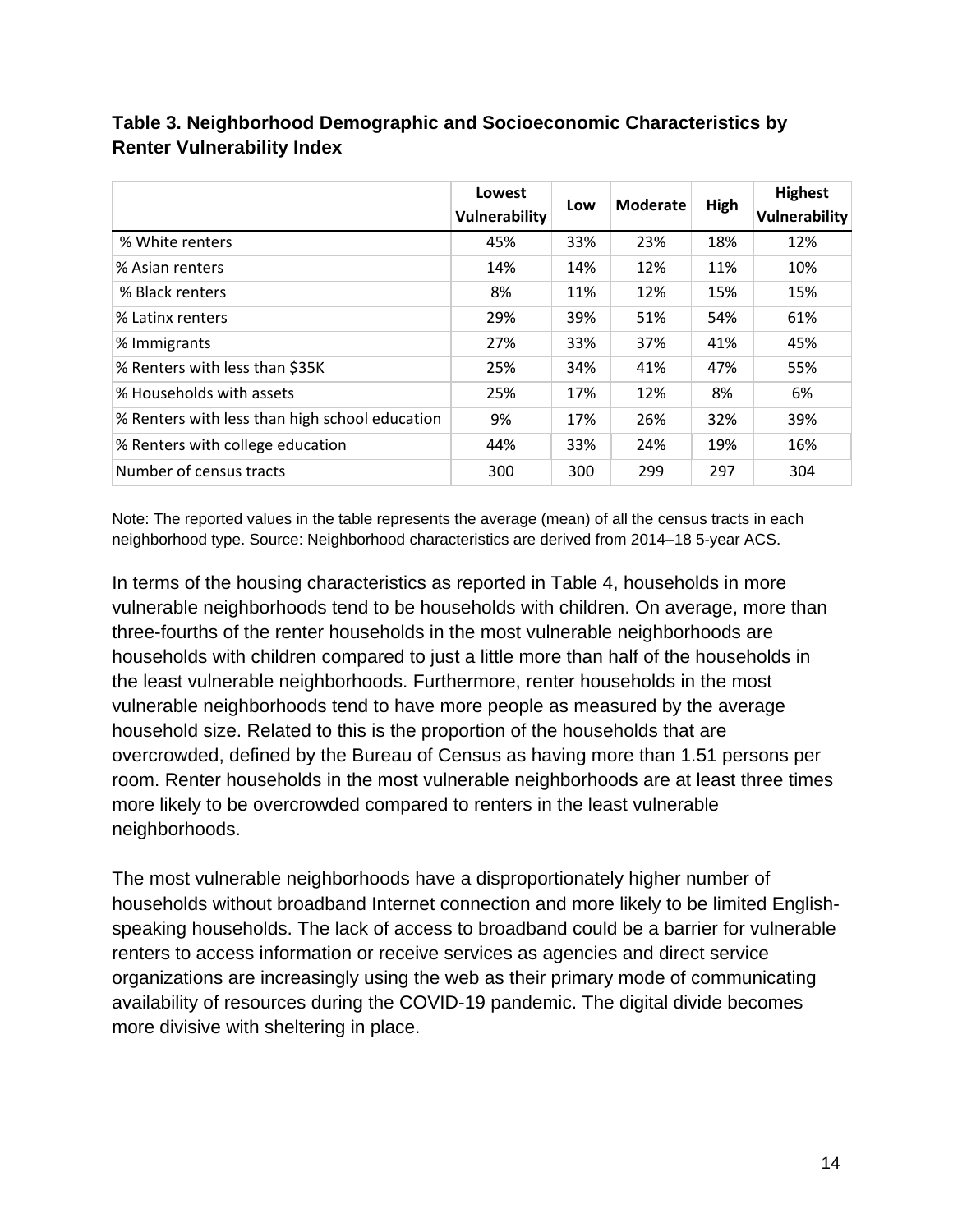|                                                  | Lowest<br>Vulnerability | Low  | <b>Moderate</b> | High | <b>Highest</b><br><b>Vulnerability</b> |
|--------------------------------------------------|-------------------------|------|-----------------|------|----------------------------------------|
| Rented units as % of all occupied units in tract | 58%                     | 66%  | 71%             | 77%  | 84%                                    |
| % Overcrowding                                   | 3%                      | 6%   | 8%              | 10%  | 14%                                    |
| (1.51 or more persons per room)                  |                         |      |                 |      |                                        |
| Average household size renter                    | 2.53                    | 2.75 | 3.02            | 3.13 | 3.27                                   |
| % Renter households with children                | 57%                     | 60%  | 72%             | 75%  | 79%                                    |
| % Limited English-proficient households          | 8%                      | 12%  | 16%             | 20%  | 25%                                    |
| % Households without broadband                   | 22%                     | 30%  | 35%             | 41%  | 46%                                    |
| % Section 8 rental units                         | 3%                      | 5%   | 6%              | 8%   | 8%                                     |
| Number of census tracts                          | 300                     | 300  | 299             | 297  | 304                                    |

# **Table 4. Neighborhood Housing Characteristics by Renter Vulnerability Index**

Note: The reported values in the table represents the average (mean) of all the census tracts in each neighborhood type; Section 8 data comes from HUD's Picture of Subsidized Housing for 2019; and all other neighborhood characteristics are derived from 2014–18 5-year ACS.

# **Conclusion**

This study identifies a concentration of vulnerable neighborhoods in South and Central Los Angeles and pockets of vulnerability in San Fernando Valley and central Long Beach. Residents in many of the most vulnerable neighborhoods are also likely to face multiple barriers to learning, understanding, and utilizing the new temporary protections due to limited English proficiency and limited access to the Internet.

California and Los Angeles now have in place several new temporary renter protection policies. They were developed quickly, and still need further refinement and stronger provisions. An immediate and urgent need is to implement and enforce the existing policies. As documented in the preceding text, the most vulnerable renters and neighborhoods to the disruptions being created by COVID-19 are also the ones facing multiple barriers to utilizing the protections. It is critically important to continually monitor developments in real time, particularly by identifying the renters who fall behind in their payment during the COVID-19 crisis and their ability to utilize the temporary protection. This can only be done by greater collaboration among public agencies, community groups, and researchers to gather and analyze the data. It may also require new ways to gather information through social media and crowdsourcing. Such information is vital to effectively implement the policies.

Our elected officials should also prepare for the looming problem after the end of the public health emergency. The temporary renter protection policies only defer rent payments. A real and frightening outcome is a new wave of evictions and homelessness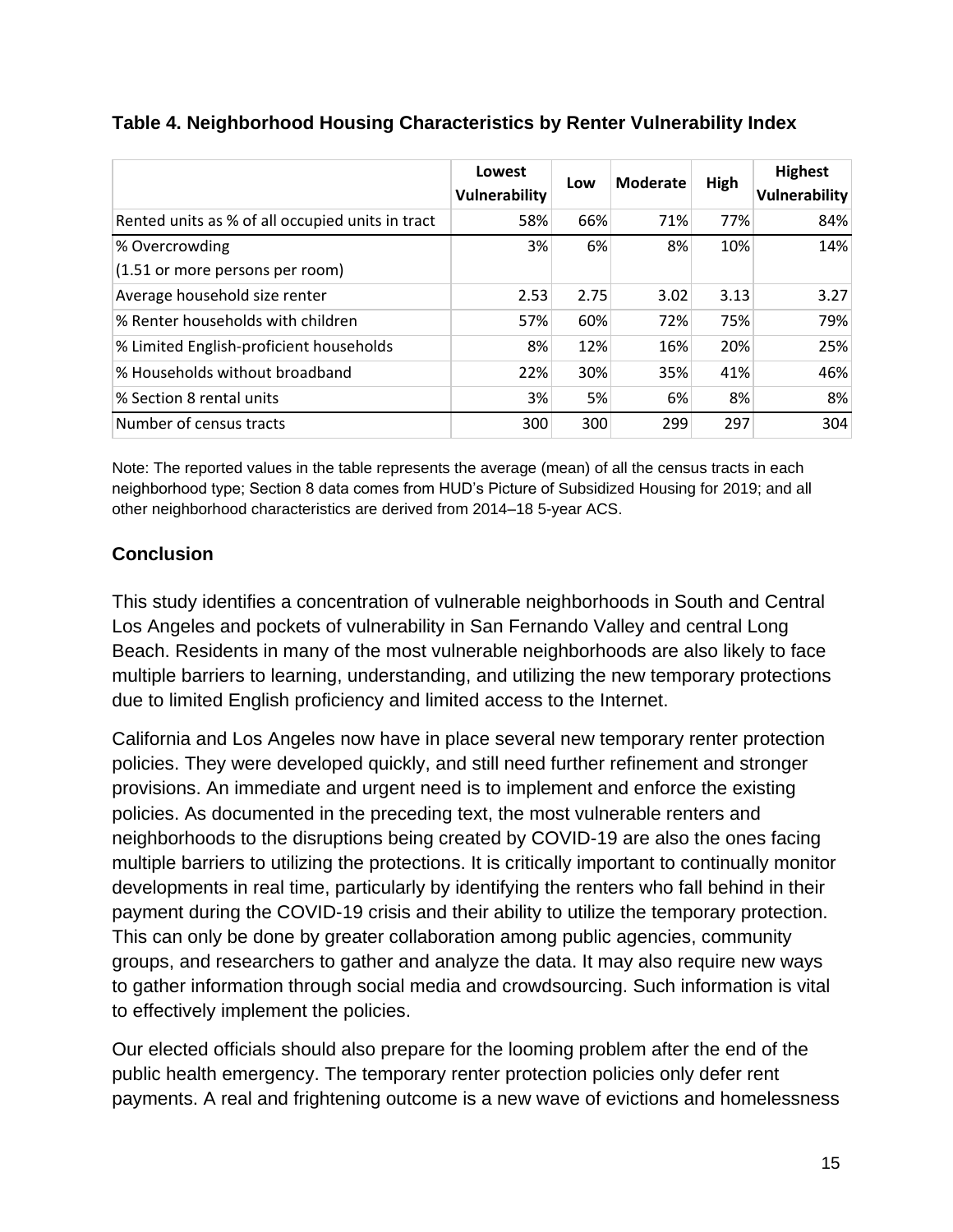in the post-COVID-19 era. Affected renters must pay their regular rent and the accumulated debt. The most affected renters are exactly the one who will come out the least able to survive financially. Today, they are suffering from COVID-19 unemployment and exclusion from COVID-19 financial relief (CARES Act rebates and UI benefits). They are likely to be among the last to recover economically. It is not too early to start developing policies and strategies to ensure a more just recovery for these households.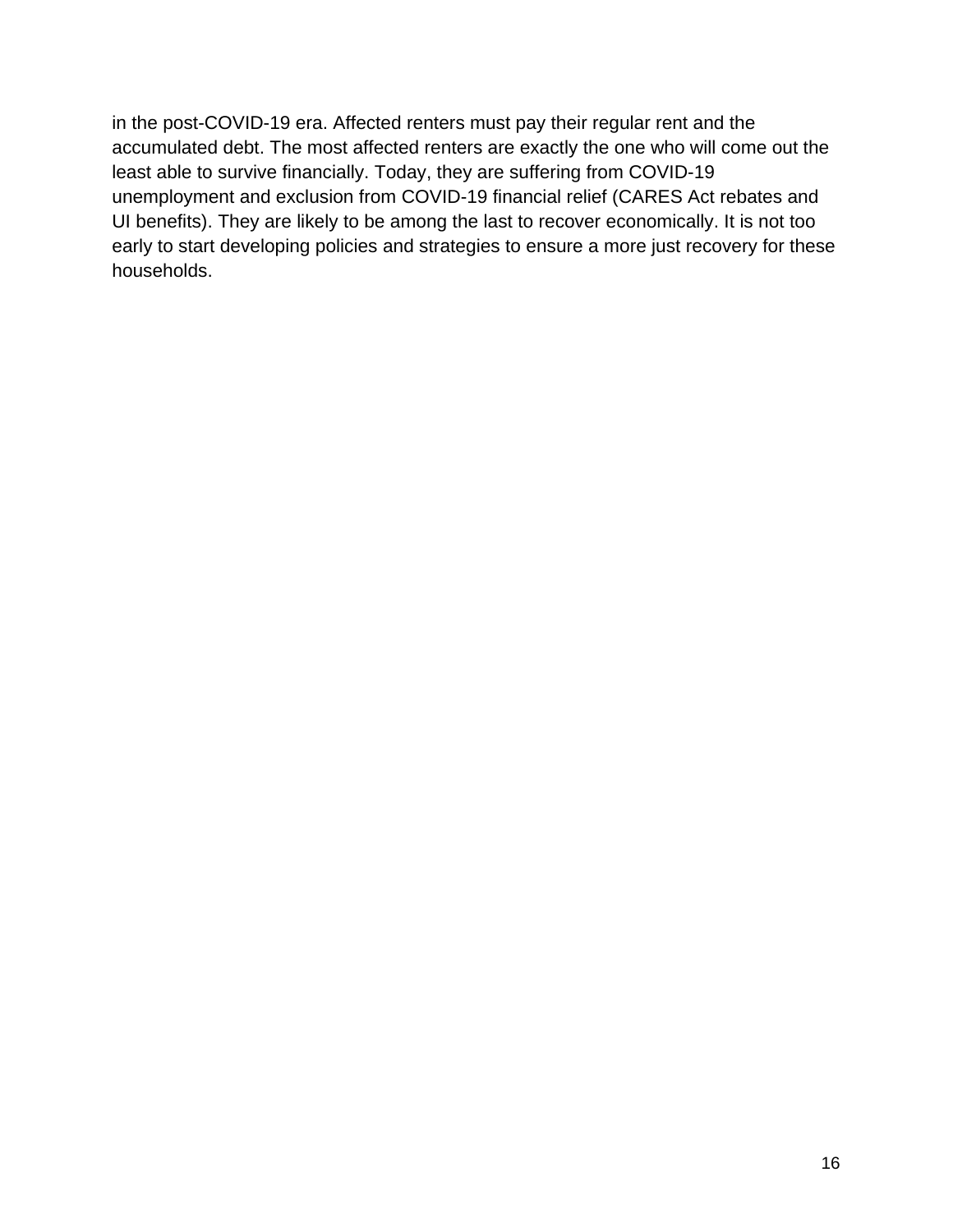#### **Endnotes**

<sup>1</sup> Daily counts of COVID-19 cases are available from the LA County Department of Public Health at: <http://publichealth.lacounty.gov/media/Coronavirus/>

<sup>2</sup> Governor Gavin Newsom, State of California, ["Executive Order N-33-20,](https://covid19.ca.gov/img/Executive-Order-N-33-20.pdf)" March 4, 2020; Mayor Eric Garcetti, Los Angeles City, ["Safer at Home Public Order Under City of Los Angeles Emergency Authority,](https://www.lamayor.org/sites/g/files/wph446/f/page/file/SaferAtHomeAPR10.pdf)" March 19, 2020; County of Los Angeles, ["Health Office Order for the Control of COVID-19,](https://covid19.lacounty.gov/wp-content/uploads/HOO_Safer-at-Home-Order-for-Control-of-COVID_04102020.pdf)" March 16, 2020.

<sup>3</sup> National Multifamily Housing Council (NMHC). Rent Payment Tracker. Accessed on 26 April 2020. Available at: https://www.nmhc.org/research-insight/nmhc-rent-payment-tracker <sup>4</sup> Governor Gavin Newsom, Executive Order N 28-20, March 16, 2020: <https://www.gov.ca.gov/wp-content/uploads/2020/03/3.16.20-Executive-Order.pdf>

<sup>5</sup> Governor Gavin Newsom, Executive Order N-37-20, March 27, 2020: <https://www.gov.ca.gov/wp-content/uploads/2020/03/3.27.20-EO-N-37-20.pdf>

<sup>6</sup> Blaine Cohen, Judicial Council Adopts New Rules to Lower Jail Population, Suspend Evictions and Foreclosures, April 6, 2020:

[https://newsroom.courts.ca.gov/news/judicial-council-adopts-new-rules-to-lower-jail-population-suspend](https://newsroom.courts.ca.gov/news/judicial-council-adopts-new-rules-to-lower-jail-population-suspend-evictions-and-foreclosures)[evictions-and-foreclosures](https://newsroom.courts.ca.gov/news/judicial-council-adopts-new-rules-to-lower-jail-population-suspend-evictions-and-foreclosures)

 $7$  Chris Barta, JD. COVID-19, California Eviction Moratorium (Ban), and Rent Protections: [https://www.nolo.com/legal-encyclopedia/coronavirus-covid-19-california-eviction-bans-and-tenant](https://www.nolo.com/legal-encyclopedia/coronavirus-covid-19-california-eviction-bans-and-tenant-protections.html)[protections.html](https://www.nolo.com/legal-encyclopedia/coronavirus-covid-19-california-eviction-bans-and-tenant-protections.html)

<sup>8</sup> Los Angeles County Supervisor Kathryn Barger, Rent Freeze and Moratorium on Evictions, March 19, 2020: [https://covid19.lacounty.gov/wp-content/uploads/19032020HP\\_MFP\\_M577143825.pdf](https://covid19.lacounty.gov/wp-content/uploads/19032020HP_MFP_M577143825.pdf)

<sup>9</sup> Los Angeles County Board of Supervisors Executive Order Expanding Temporary Rent Freeze and Moratorium on Evictions: [https://covid19.lacounty.gov/covid19-news/board-of-supervisors-expands](https://covid19.lacounty.gov/covid19-news/board-of-supervisors-expands-eviction-moratorium-rent-freeze-to-protect-additional-renters-across-los-angeles-county/)[eviction-moratorium-rent-freeze-to-protect-additional-renters-across-los-angeles-county/](https://covid19.lacounty.gov/covid19-news/board-of-supervisors-expands-eviction-moratorium-rent-freeze-to-protect-additional-renters-across-los-angeles-county/)

<sup>10</sup> City of Los Angeles, Ordinance 186525, March 27, 2020: [http://clkrep.lacity.org/onlinedocs/2020/20-0147-S19\\_ORD\\_186585\\_03-31-2020.pdf](http://clkrep.lacity.org/onlinedocs/2020/20-0147-S19_ORD_186585_03-31-2020.pdf)

<sup>11</sup> Congressional Research Service, "CARES Act Eviction Moratorium," April 7, 2020.

<sup>12</sup> California Apartment Association. CAA Urges Judicial Council to Revisit Its Suspension of Nearly All Evictions, April 13, 2020. Available at[:](https://caanet.org/caa-urges-judicial-council-to-revisit-its-suspension-of-nearly-all-evictions/) [https://caanet.org/caa-urges-judicial-council-to-revisit-its](https://caanet.org/caa-urges-judicial-council-to-revisit-its-suspension-of-nearly-all-evictions/)[suspension-of-nearly-all-evictions/](https://caanet.org/caa-urges-judicial-council-to-revisit-its-suspension-of-nearly-all-evictions/)

<sup>13</sup> Emily Alpert Reyes. "L.A. council members balk at broader ban on evictions amid coronavirus, citing legal worries." April 22, 2020. Los Angeles Times. Available at: [https://www.latimes.com/california/story/2020-04-22/la-city-council-balks-at-broader-ban-on-evictions](https://www.latimes.com/california/story/2020-04-22/la-city-council-balks-at-broader-ban-on-evictions-amid-coronavirus)[amid-coronavirus](https://www.latimes.com/california/story/2020-04-22/la-city-council-balks-at-broader-ban-on-evictions-amid-coronavirus)

<sup>14</sup> HCIDLA of the City of Los Angeles made a COVID-19 renter protections fact sheet available in English, Spanish, Armenian, Chinese, Korean, Russian and Tagalog, but no other language, by April 9, 2020. https://hcidla2.lacity.org/covid-19-renter-protectionshttps://hcidla2.lacity.org/covid-19-renter-protections The Los Angeles County DCBA made their Notice to Landlord of Inability to Pay Rent due to COVID-19 form available in English, but it's unclear if it had been made available in other languages. The LA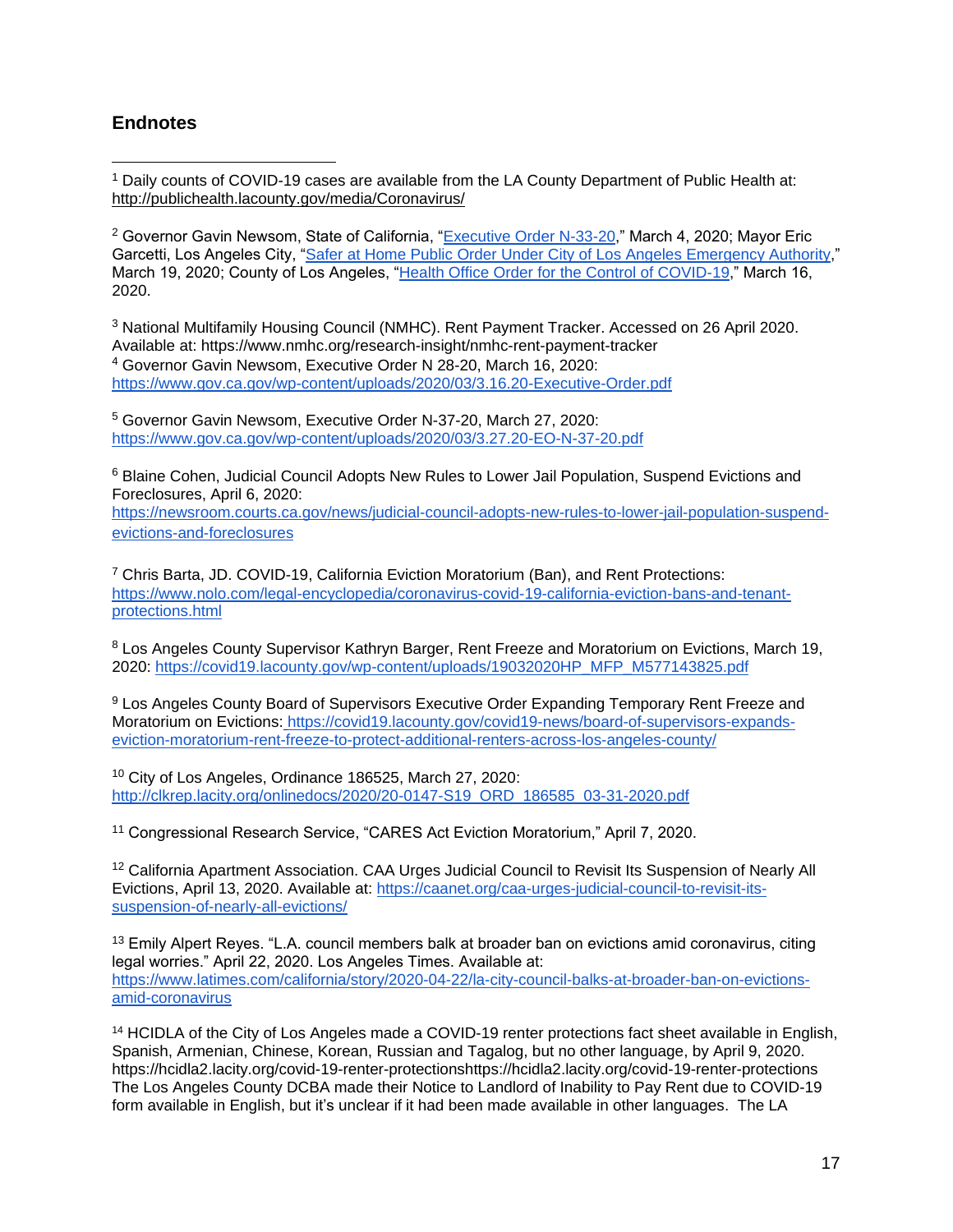County DCBA's website does refer English readers to the City's https://lacountyhelpcenter.org/ website which is available in 109 Google-translated languages (from Afrikkans to Zulu).

<sup>15</sup> For a summary of the barriers and alternative strategies, see for example, AAPI Civic Engagement Fund & UCLA Center for Neighborhood Knowledge, "AAPIs Connect: Harnessing Strategic Communications to Advance Civic Engagement," 2020.

<sup>16</sup> Landlords in the City of LA are obligated to notify their tenants of the eviction moratorium within 30 days of March 31, 2020. There is anecdotal evidence that many landlords provided the notification later in April, so renters would have missed the deadline for April's rent. Moreover, the notification was only in English according to the anecdotal evidence, despite the fact that English is not the primary language for many renters in the City of LA.

<sup>17</sup> This may be particularly hard for renters without adequate internet connection who have to rely on the phone or limited public transportation to request documentation from their previous employer, health care provider, child's school, or bank. There is also confusion about if renters have to show their bank account balances to their landlords. Renters are not obligated to provide evidence of this to the landlord immediately, but the LA County form has a check-off box on its Notice to Landlord of Inability to Pay Rent Due to COVID-19 that could be interpreted as requiring that the renter to have and keep bank records. This could be a problem for those who are unbanked.

<sup>18</sup> The summary of the policies was reviewed and confirmed by several housing experts. Based on communication with Joan Ling, Susanne Browne, and Alex Ferrer (4/28/2020). Ms. Ling is a real estate adviser, policy analyst and a lecturer for Urban Planning in the Luskin School of Public Affairs. Ms. Browne is senior attorney with Legal Aid Foundation Los Angeles and Mr. Ferrer is a Research Associate at Strategic Actions for a Just Economy.

<sup>19</sup> This information is derived from the ACS's table on "Household Income by Gross Rent as a Percentage of Household Income in the Past 12 Months." Because household income in the table is reported in brackets or ranges (e.g. \$10K to \$20K), we use the midpoint of each reported income category. For renter households with less than \$10K, we include all households because the household already makes less than \$12K. For renter households with reported income ranging from \$10K to \$20K, we use a midpoint of \$15K, and include those paying 20% or more of their income toward rent. For renters with household income ranging between \$20K to \$35K, we use a midpoint of \$27.5K, and include all households paying 50% or more of their income toward housing costs.

<sup>20</sup> Paul Ong, Elena Ong, and Jonathan Ong (2020). Economic Impacts of the COVID-19 Crisis in Los Angeles CARES Act Stimulus Rebates and Disadvantaged Neighborhoods, *COVIDnomics Series*. Ong & Associates.

 $21$  This process was done using census blocks, which is a smaller geographic unit than the census tract. The census block information is summarized up to the census tract weighted by the total number of households in each census block. Data on the total counts of occupied housing units for the block comes from the 2010 Decennial Census.